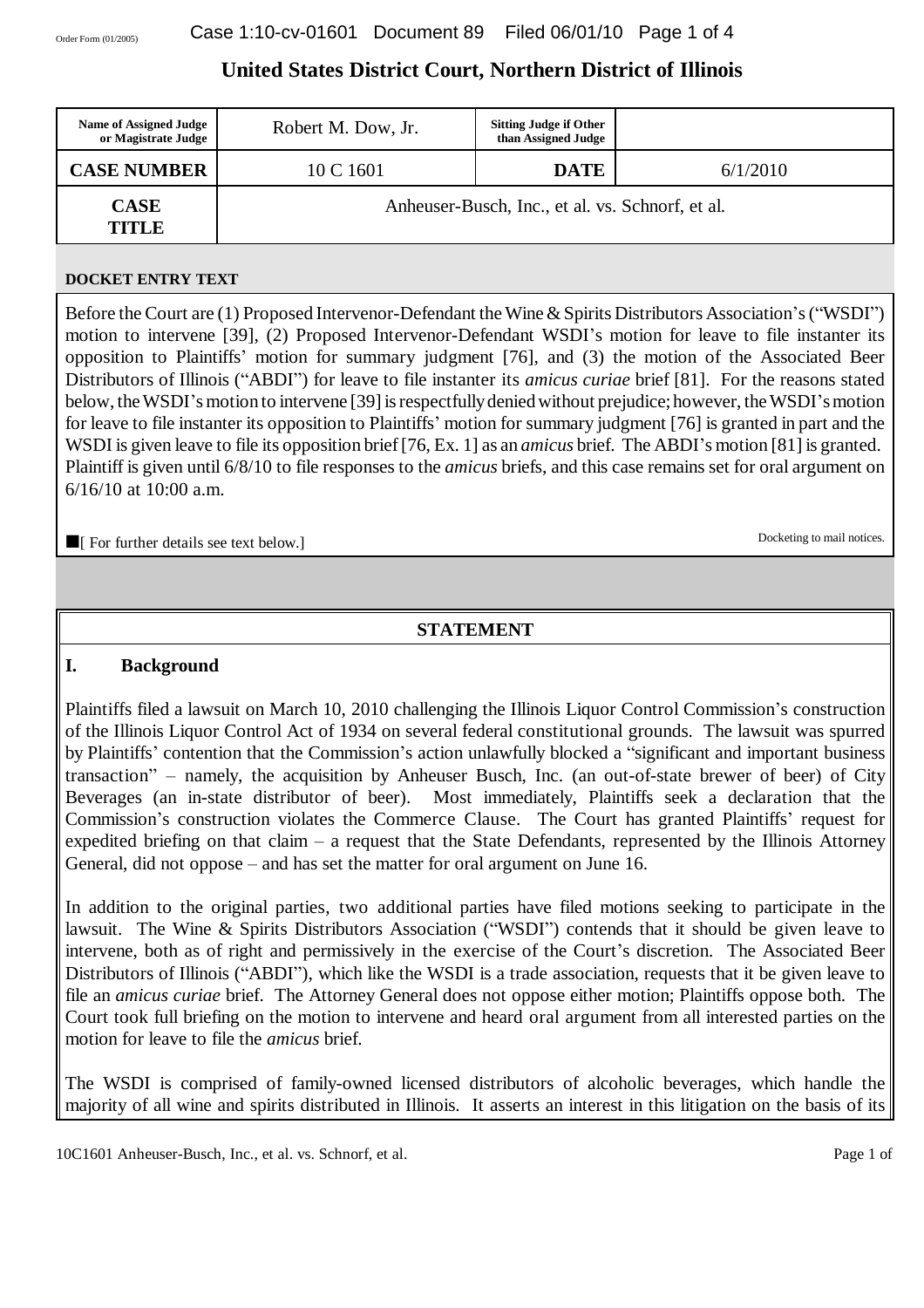## Case 1:10-cv-01601 Document 89 Filed 06/01/10 Page 2 of 4

#### **STATEMENT**

contentions that (i) Plaintiffs'lawsuit challenges the three-tier distribution system of beer, wine, and spirits in Illinois and (ii) success in the lawsuit may have very serious negative consequences for the WSDI's members. In support of its motion, the WSDI contends that it would present arguments beyond those raised by the party Defendants and in fact already has set forth those arguments in writing, both in its intervention papers and in its proposed response to Plaintiffs' motion for summary judgment on their Commerce Clause claim.

The ABDI represents more than sixty licensed Illinois beer distributors. Like the WSDI, the ABDI contends that the interests of its members would be adversely affected by a successful challenge to Illinois' current three-tier regulatory system. The ABDI contends that its proposed *amicus* brief will assist the Court by providing a unique historical and policy perspective and by presenting alternative views on the merits and potential remedies in this case.

### **II. Analysis**

### **A. Intervention as of Right**

Federal Rule of Civil Procedure 24(a)(2) establishes four requirements for intervention as of right: (1) the applicant must seek to intervene in a timely manner; (2) the applicant must claim an interest relating to the property or transaction which is the subject of the action; (3) the applicant must be so situated that the disposition of the action may as a practical matter impair or impede the applicant's ability to protect that interest; (4) existing parties must not be adequate representatives of the applicant's interest. *Sokaogon Chippewa Community v. Babbitt*, 214 F.3d 941, 945-46 (7th Cir. 2000); *Wade v. Goldschmidt*, 673 F.2d 182, 185 (7th Cir. 1982). The Seventh Circuit has stressed that "[i]ntervention as of right will not be allowed unless all requirements of the Rule are met." *Sokaogon Chippewa Community*, 214 F.3d at 946. In addition, before intervention of right will be granted, the applicant "must have a stake in the litigation," which some courts have equated to standing in the Article III sense. *Id*. However, where it is clear that the application to intervene as of right founders on one or more of the Rule 24 requirements, the Seventh Circuit has indicated that there is no need to explore "what the outer boundaries of standing to intervene might be." *Id*.

In this instance, the Court need not resolve either the standing issue or whether the WSDI can satisfy all of the Rule 24 requirements, because "the requirement of proving inadequacy of representation by the existing parties" presents an insurmountable "stumbling block," at least at this stage of the litigation. *Solid Waste Agency of N. Cook County v. United States Army Corps of Eng'rs*, 101 F.3d 503, 508 (7th Cir. 1996). As Judge Posner has written, that requirement "is taken seriously"because "[i]ncreasing the number of parties to a suit can make the suit unwieldy."*Id*. And here there are two presumptions in play concerning the adequacy of the current Defendants that undermine the case for allowing intervention. First, where the would-be intervenor and an existing party have the same ultimate objective, a presumption of adequacy of representation arises. See, *e.g.*, *American Nat'l Bank & Trust Co. v. City of Chicago*, 865 F.2d 144, 148 n.3 (7th Cir. 1989). In this case, at a minimum, the existing party Defendants and the proposed intervenor have the same ultimate objective of defeating Plaintiffs'challenge to the existing three-tier system of regulation. In addition, and perhaps even more significantly, there is a presumption of adequate representation where, as here, the party representative is a governmental body or officer charged by law with representing the interests of the proposed intervenor. See *id*. at 147-48; see also *Menominee Indian Tribe of Wisc. v. Thompson*, 164 F.R.D. 672, 676 (W.D. Wis. 1996). There is no suggestion that the State Defendants are not adequately defending this lawsuit, and it is well established that disagreements on tactics, including whether and in what manner to make certain legal arguments, is not a compelling justification for allowing intervention as of right. See *United States v. City of Los Angeles*, 288 F.3d 391, 402-03 (9th Cir. 2002) (denying intervention as of right where the differences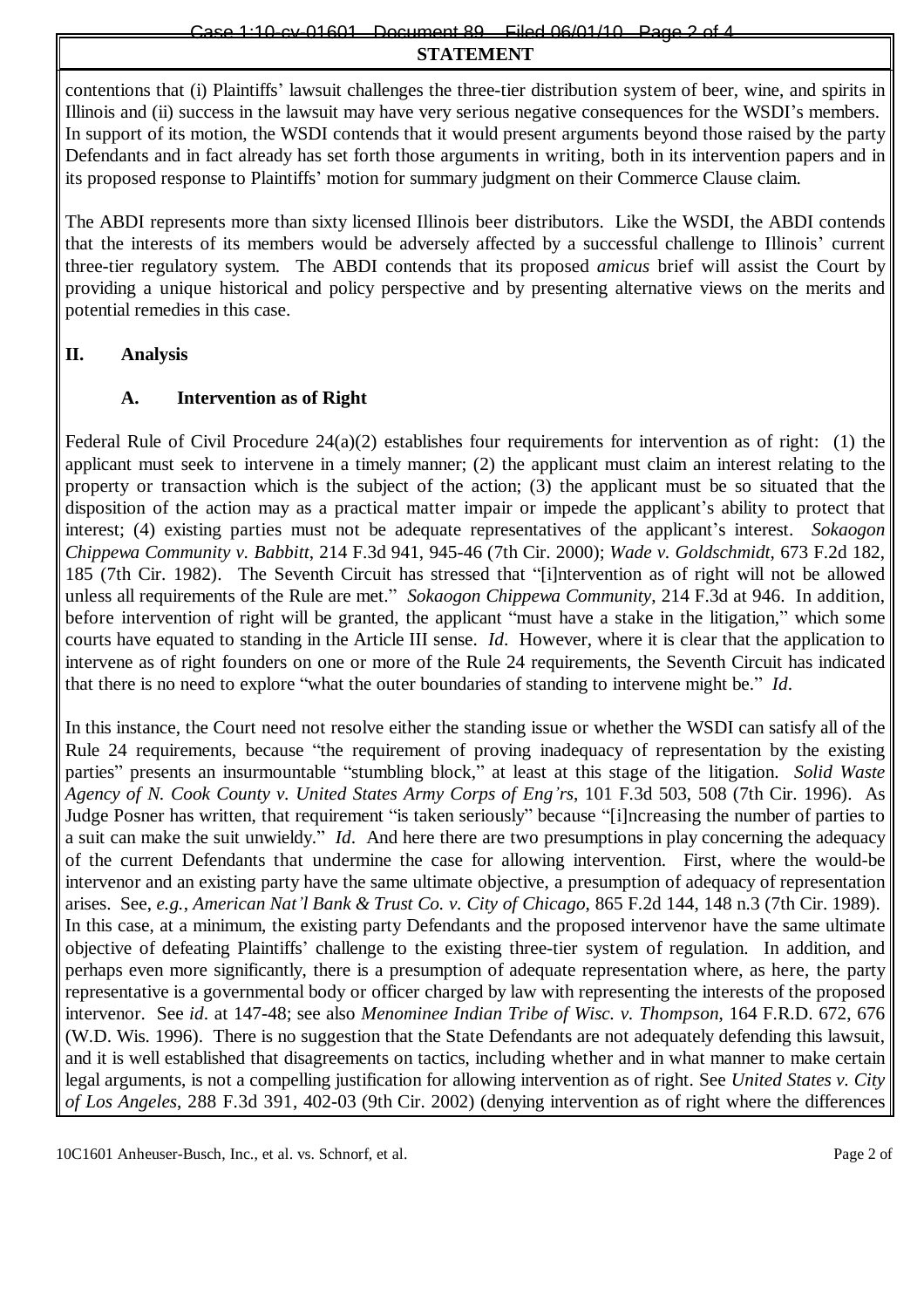## Case 1:10-cv-01601 Document 89 Filed 06/01/10 Page 3 of 4

### **STATEMENT**

between the proposed intervenors and the party were "merely differences in strategy, which are not enough to justify intervention as a matter of right"); 7C Charles Alan Wright, *et al.*, *Federal Practice and Procedure* § 1909 (3d ed. 2007) ("A mere difference of opinion concerning the tactics with which the litigation should be handled does not make inadequate the representation of those whose interests are identical with that of an existing party or who are formally represented in the lawsuit").

In view of the foregoing discussion, at this stage of the case the Court can do no better than to quote language from a recent Seventh Circuit decision addressing a hypothetical scenario that fits our circumstances to a T: "[h]ad the association sought to intervene earlier, its motion would doubtless (and properly) have been denied on the ground that the state's attorney general was defending the statute and that adding another defendant would simply complicate the litigation." *Flying J, Inc. v. J.B. Van Hollen*, 578 F.3d 569, 572 (7th Cir. 2009) (holding that trade association was entitled to intervene as of right on appeal where state attorney general declined to appeal adverse district court judgment). The WSDI's motion to intervene as of right therefore is respectfully denied at this time without prejudice.

### **B. Permissive Intervention**

In the alternative, the WSDI asks the Court to grant permissive intervention pursuant to Federal Rule of Civil Procedure 24(b). "The grant or denial of permissive intervention lies within the discretion of the district court (*Sokaogon Chippewa Community*, 214 F.3d at 949), which is to "consider whether the intervention will unduly delay or prejudice the adjudication of the rights of the original parties." Fed. R. Civ. P. 24(b). The Court is persuaded that the rationale for denying intervention as of right set forth above – namely, that "the state's attorney general [is] defending the statute and that adding another defendant would simply complicate the litigation" (*Flying J,* 578 F.3d at 572) –applies equally to permissive intervention. See *Menominee Indian Tribe*, 164 F.R.D. at 678 ("When intervention of right is denied for the proposed intervenor's failure to overcome the presumption of adequate representation by the government, the case for permissive intervention disappears"). That conclusion is reinforced by the approach suggested in several previous cases (and adopted here, see below) that the Court allow the would-be intervenor who cannot make the cut under Rule 24 nevertheless to participate in the litigation as *amicus curiae*.

## **C. Amicus Status**

As the Court stated at the hearing on the ABDI's motion for leave to file an *amicus* brief, the critical question in considering such a motion is whether the moving party is a friend of the Court or simply a friend of a party. Here, the Court is satisfied that both the WSDI and the ABDI fall sufficiently into the former category to allow both to participate in this litigation as *amicus curiae*. In regard to the WSDI specifically, the Court's research has revealed several cases in which proposed intervenors who cannot satisfy all of the Rule 24(a) factors and likewise fall short on permissive intervention under Rule 24(b) have been given the opportunity to make their views known to the Court (and to other parties) through the vehicle of an *amicus* brief. See, *e.g.*, *Maine v. Director, United States Fish & Wildlife Serv.*, 262 F.3d 13, 19 (1st Cir. 2001) (noting that "amicusplus status"enabled proposed intervenor to present its legal arguments on the merits); *Menominee Indian Tribe*, 164 F.R.D. at 678 (allowing proposed intervenor to participate as amicus curiae); *United States v. Brooks*, 164 F.R.D. 501, 507 (D. Or. 1995) (same). And in regard to both trade associations, based on its review of the briefs in question – the WSDI's brief in opposition to summary judgment and the ABDI's *amicus* filing – the Court concludes that the *amici* raise issues worthy of the Court's attention as to which Plaintiffs should be given an opportunity to respond. Both association assert legal arguments, some of which are new and others of which add new twists on arguments that the parties already have raised. While the